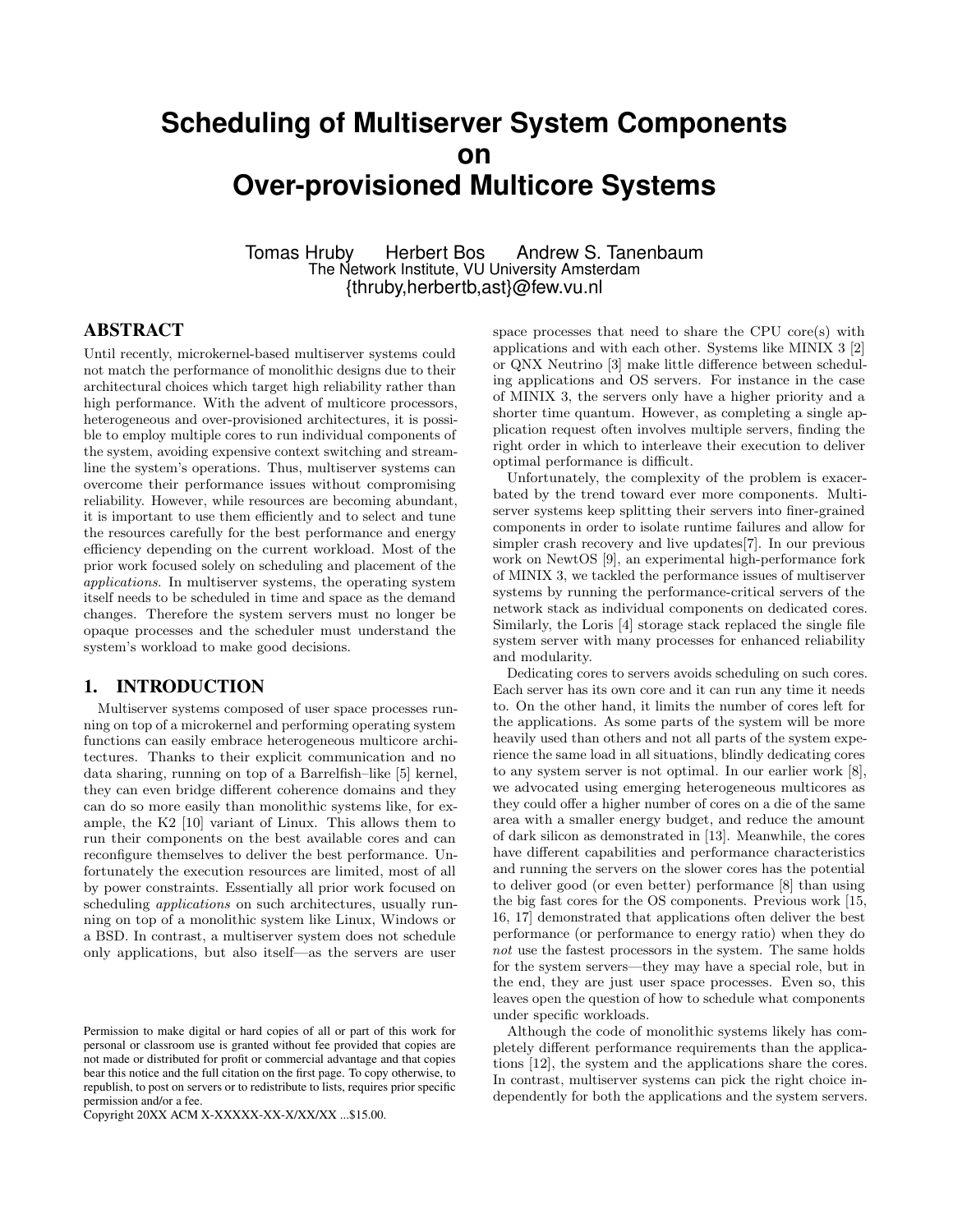

Figure 1: NewtOS - network stack and inputs of the scheduler

For example, they can easily spread components across multiple cores of different types. However, doing so complicates scheduling. Prior work on schedulers in monolithic systems is looking for the best distribution of applications among the CPUs. The system runs on all of the cores and uses the voltage and frequency settings selected for the applications. In contrast, we need to place the OS servers in the same way as the applications since they are also user space processes. However, unlike the mostly independent applications, the servers cooperate heavily, so the scheduler must consider them together and find a combination of the cores and their settings that is optimal for groups of servers.

The kernel-threads of monolithic systems provide multiple runtime contexts for the kernel. Although they are privileged, they are subject to scheduling similar to ordinary processes. They are mostly used for special purposes like periodic background tasks, interrupt processing or for decoupling execution of applications and the kernel rather than implementing entire subsystems. Mostly, the system spawns one instance of such a thread per each core, therefore there is little need to select the right core for them. On the other hand, there are threads which can benefit from running on a specific type of a core. In addition, in a system like the FlexSC [14] variant of Linux, which runs the kernel on different cores than the applications, selecting the right type and number of cores for the kernel is equally important as the placement of components of the multiserver systems and faces similar challenges.

In this paper we discuss our experience with finding optimal configurations in NewtOS [9] operating system and discuss what information the servers must provide to allow designing new schedulers specifically for multiserver systems running on multicore processors.

# 2. NEWTOS

NewtOS is a high performance fork of MINIX 3 that marries reliability and high performance. In particular, we use its network stack to prototype fast inter-process communication in extreme situations. We present the architecture of the network stack in Figure 1. NewtOS runs performance-critical components on dedicated cores. It allows them to communicate asynchronously in user space without the overhead of using the microkernel. In fact, the kernel rarely runs on the dedicated cores as discussed in detail in [9].

The fact that the applications run on different cores than the system makes it possible to extend the user space communication used within the network stack to the applications. This allows us to avoid many system calls and memory copying. We expose the socket buffers to the applications and we let the applications poll the buffers blocking only if there is no work or a transmission buffer is full. Since the cost



Figure 2: NewtOS vs Linux performance. Continuously requesting 10 times a 10 B file using various numbers of simultaneous persistent connections.

of system calls (especially non-blocking and select-like calls) dramatically drops, it makes performance of NewtOS competitive with the state of the art network stack of Linux. For example, Figure 2 shows one sample result of our evaluation of lighttpd web server, both for NewtOS and Linux. The test continuously requests 10 byte files using persistent connections. Each connection is used for 10 requests and we carried out measurements for various number of simultaneous connections. Although the NewtOS cannot compete with Linux where latency matters since many components are involved in processing the packets, it approaches its performance.However, where throughput is more important than latency, NewtOS can outperform Linux. When one of the servers fails, it is possible to repair it while it stays online.

NewtOS inherited the user space scheduler of MINIX 3 which is inspired by L4-based systems. The scheduler is a process which is consulted by the in-kernel priority roundrobin scheduler every time a process runs out of its quantum. The kernel sends a message to the scheduler updating it on basic statistics like the process' CPU usage, how often it was blocked, the cache hit rate, etc., while it removes the process from the run queue. Once the scheduler decides on the processes' new scheduling parameters like quantum size, priority and the CPU where it runs during its next period, it tells the kernel by means of a kernel call, an equivalent mechanism to a system call in monolithic systems, that the process can run again. In the mean time, the kernel lets other ready processes run. Besides immediate decisions, the scheduler continuously monitors the system. It gathers information from the kernel and other sources as depicted in Figure 1 and changes the scheduling parameters pro-actively when an adjustment is needed. For instance, it redistributes processes when a core is under- or overloaded. In the case of a dedicated core, the kernel lets the only process run and only periodically updates the scheduler on the runtime statistics.

As full cores are expensive in die space and energy, we also exploit hardware multithreading. For instance, the initial implementation of Intel's Hyperthreading [11] used only 5% of extra die area which is a relatively cheap way of overprovisioning. The threads serve as containers for the process' state, allowing it to use instructions like MWAIT to monitor memory writes which we require for our fast communication.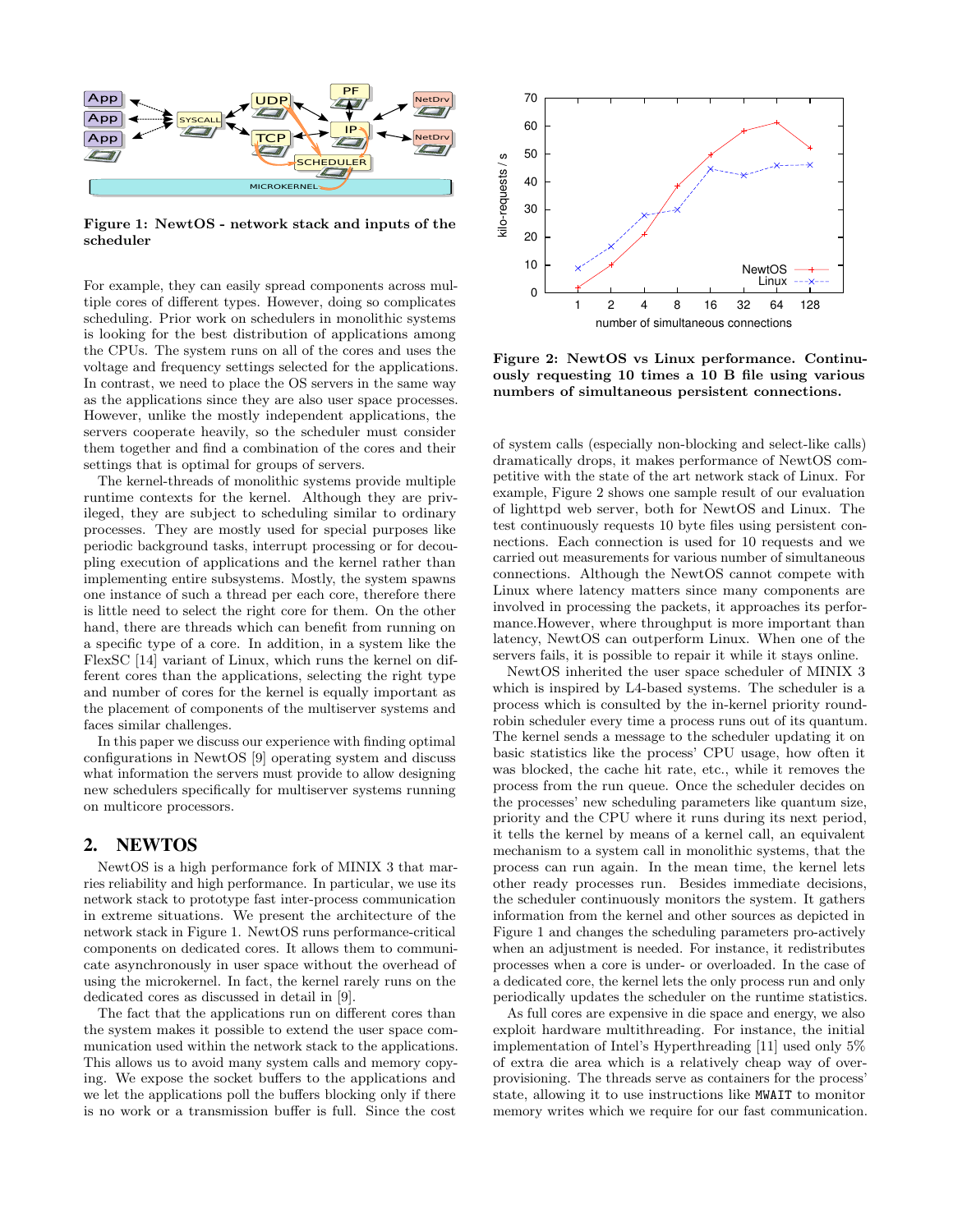A server thus halts its thread when it knows that there is no work and the hardware scheduler efficiently interleaves execution of all runnable processes on the core, together effectively avoiding the overhead of the system's scheduler.

All processes are opaque for the kernel, however, unlike in other similar systems, the user space scheduler of NewtOS knows that some processes are special—that a certain process is a system server, part of the network stack or a driver and if so, whether it drives a network card or a disk controller. It also knows that a process is part of the network or storage stack. The scheduler uses this knowledge to place each component of the network stack on its own core for peak performance, but when the network traffic is low and the stack is mostly idle, it co-locates all of its processes on a single core to save resources. Depending on the architecture, it also scales the frequency of such a core down (e.g., on AMD Opterons). We know from experience that drivers often do not need powerful cores and can coexit on different hardware threads of scaled down (Intel) cores, thus providing some thermal headroom when the processors uses technology similar to Intel Turbo Boost [1].

In [8], we evaluated our stack and showed that the system has potential to deliver the same performance when running on less powerful cores and with careful tuning may deliver even higher performance than on fast cores running at full throttle. However, the scheduler requires much richer information about the state of the system to make its decisions.

#### 3. NETWORK TRAFFIC INDICATORS

Current schedulers derive the nature of the applications, for example whether they are interactive or long running jobs, based on their CPU usage and other runtime factors. Similarly, to schedule the components of the network stack optimally, the scheduler needs to know the nature of the current traffic and it needs to guess whether the current workload is request-response oriented, how many connections open and close or whether it is a long running bulk transfer. Different types of load stress the system differently and the scheduler needs to react accordingly. Although the programmer may be able to provide some additional performance related information, for instance in the case of server applications, the actual runtime requirements depend highly on external factors.

The scheduler of a multiserver system is isolated and its only way of gathering information is explicit communication with other servers. While the kernel provides basic profiling information like CPU load or cache misses, the rest must come directly from the system servers—in the case of the network stack in a form of traffic class indicators.

Collecting the information as well as sending the information to the scheduler must be cheap so it does not impact performance. We opt for a set of indicators similar to the CPU performance counters. Based on their readings the user space scheduler can make an educated guess about the workload. Each of the components exports periodically the values in a message to the scheduler. The indicators exported by individual components are summarized in Table 1.

The number of received (RX) and transmitted (TX) bytes for UDP and TCP includes only the size of the payload while IP reports a sum of all bytes including transport and link layer headers and protocols handled by IP only. Although the number of TX/RX bytes is a key indicator, it is by no means the only metric which determines the load of the

| RX / TX sum of bytes, protocol including headers, |
|---------------------------------------------------|
|                                                   |

Table 1: Network Traffic Indicators

stack. In the case of TCP, it is extremely important to know whether the bytes were sent in many small segments or in large ones as the per-byte overhead is inversely proportional to the segment size. Since the stack hardly touches the outgoing data, preparation of the headers, computation of their checksums (assuming that the network interface can checksum the data) routing of individual packets, splitting TCP data into the segments which fit in the allowed window and assigning data to individual sockets is what matters. In addition, small segments may indicate interactive or requestresponse traffic which is latency sensitive. Large segments are a sign for bulk transfers and elephant flows, which put much less stress on the system, especially when TCP offloading is used, the per-byte overhead drops and much slower, simpler and less power hungry cores can do the job. In contrast, request-response type of workloads take advantage of fast cores as it reduces the latency when cache hit rate is high.

TCP receives and sends many segments which do not contain any payload and serve only as acknowledgment for the payload transfers. This overhead needs to be accounted for as the overhead is significant when sending or receiving only a few bytes, while the bitrate is in the order of a few tens or hundreds of megabits per second. Looking at the bitrate only may suggest that the load is low if we consider multigigabit network speeds. Large transfers of many gigabits per second usually do not stress the cores much. On the other hand, the stack copies received data to the right socket buffers which puts a high load on memory. Therefore placement of the stack close to the application (in terms of memory communication) is critical.

Another indicator is the number of connections the system sets up and the frequency of these operations. Setting up TCP connections requires an exchange of packets which do not carry any data. However, their processing requires resources which may be significant, especially in the case of short-lived connections. Handling such connections on high rate (for example in the test in Figure 2) overloads the application as well as the stack due to many management system calls which do not result in sending or receiving any payload. Hence the connection rate, rather than bitrate, is the indicator which tells the scheduler in such a situation what is the root cause of the problem. Similarly, it is important to know whether the connections are mostly initiated from this system (it is a client) or whether it is a server

It is the task of the user space scheduler to gather the data and generate richer statistical information. For example, the mean overhead for transmitted or received byte, the segments needed for setting up connections or the mean life-time of connections. The frequency of updating the scheduler decides how quickly and how precisely the system is able to respond, however, high rate of updates introduces communication overhead which must not outweigh the benefits.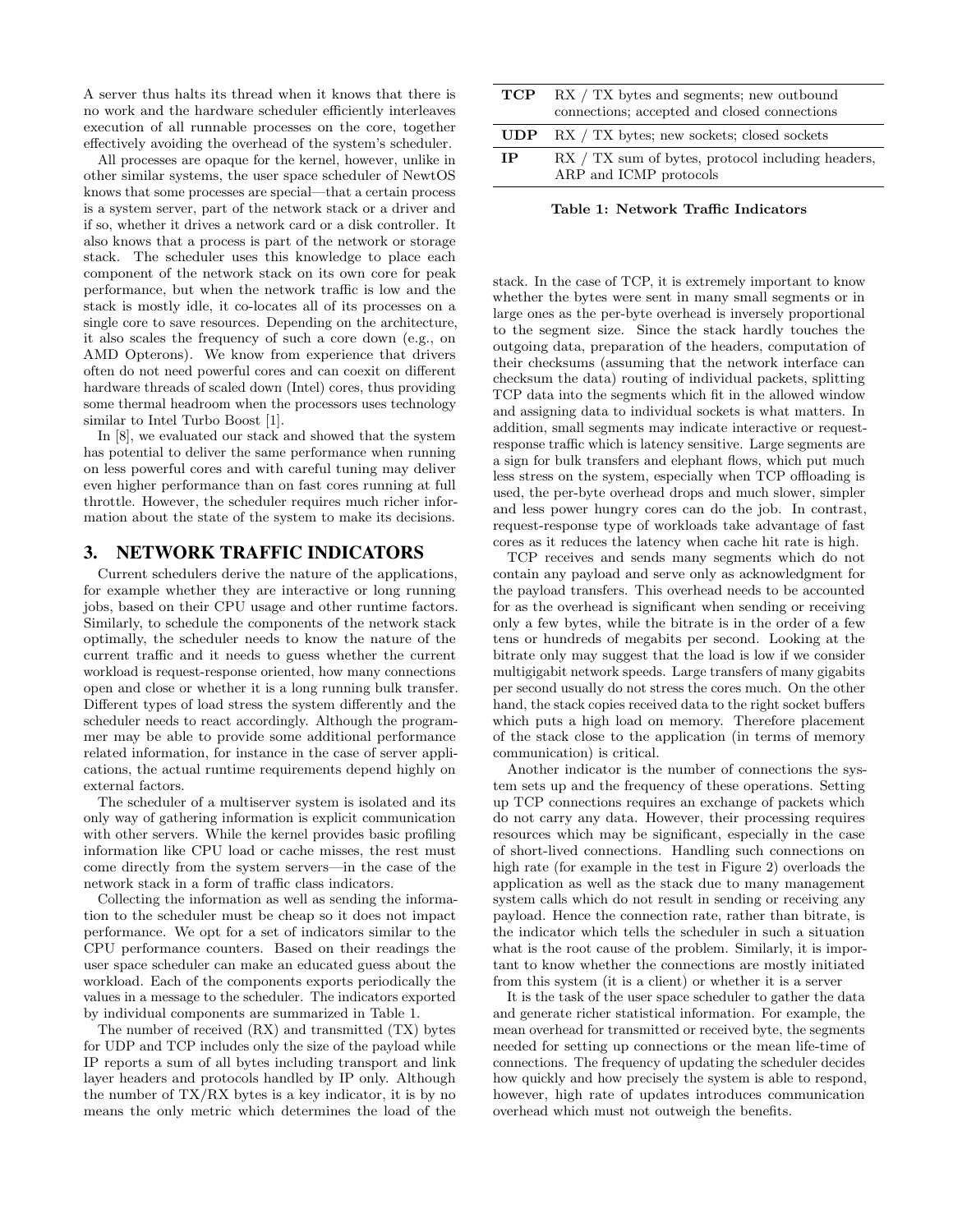

Driver core scales, each line for a TCP-IP configuration TCP-IP cores scale, each line for a driver configuration

Figure 3: Resuts for tests requesting continuously a file of a size between 10 bytes and 10 Megabytes using 8 simultaneous connections. The dashed line in (a) and (g) connects points where all three components run with the same frequency. 10 MB case shows bitrate instead of request rate. Legend is only in (f).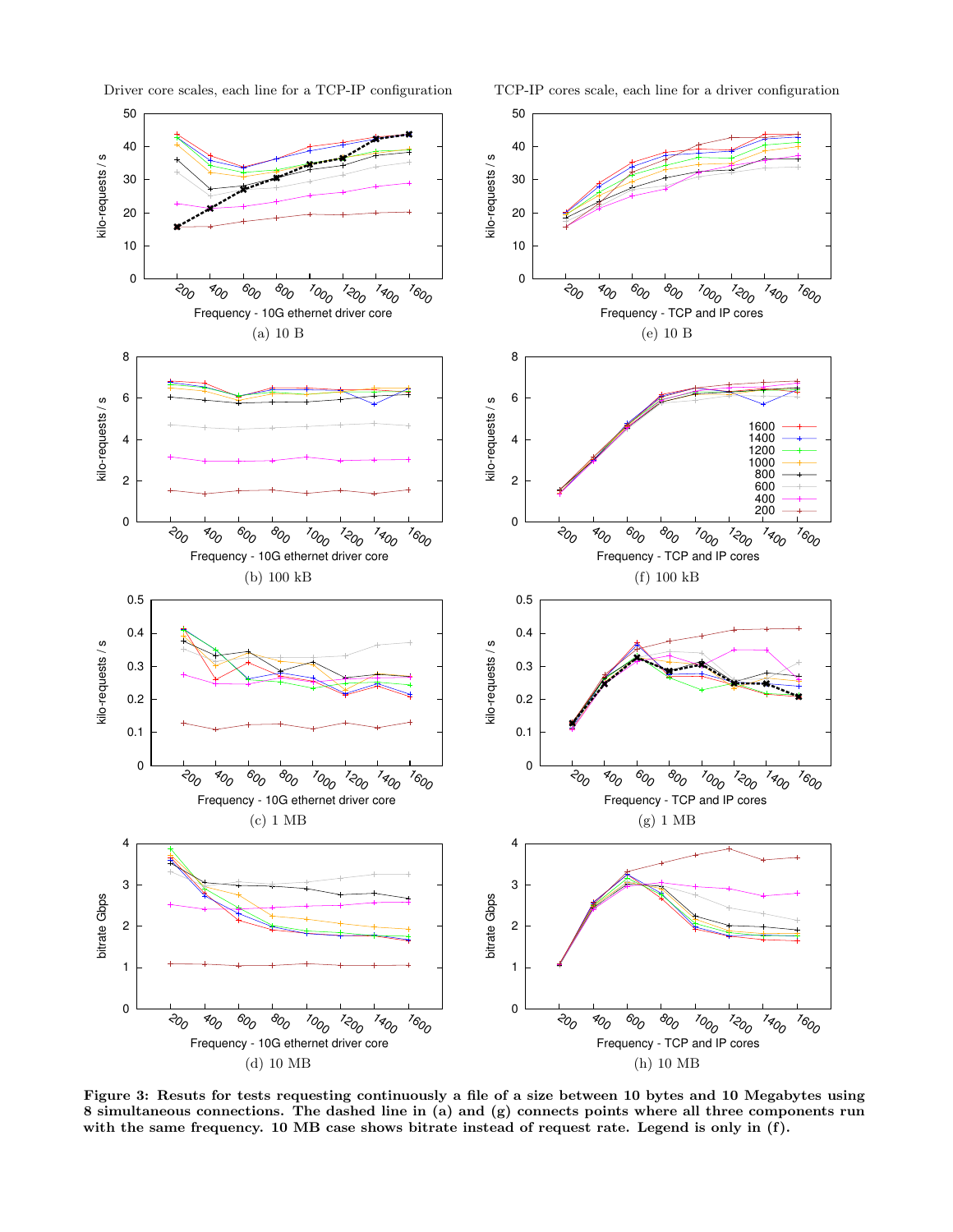# 4. WEB SERVER PROFILES

We have conducted several measurements of the lighttpd web server running on NewtOS with the focus on stressing the network stack by various workloads to demonstrate that selecting the right configuration is not a trivial task. Web servers are a common case which demands high performance and spans across a large range of workloads. We use a dualsocket quad-core Xeon E5520 machine with an Intel 10G Ethernet card. One of the chips hosts the system while the other one is left for the applications. We use a single lighttpd process. We set the speed of the system chip to 1600 MHz and we let the other chip run at the peak 2267 MHz. We use thermal throttling of the individual cores to emulate high and low performing heterogeneous cores for the system with frequency ranging from 1600 MHz to 200 MHz. Our goal is to explore the range in which various cores may become a bottleneck. For simplicity, we excluded the packet filter (and UDP is obviously not used). This leaves TCP, IP and a 10G Ethernet driver.

Figures 3a-d present a subset of measurements in which we scale the IP and TCP cores together (individual lines—legend in Figure 3f) and the driver core separately (the X axis) as our experiments suggest that the speed of the driver influences the performance the most. TCP and IP have similar CPU usage. The second set of figures 3e-h presents the same data. However, we now fix the frequency of the driver's core instead. We carried out all the measurements requesting a file of various sizes using 8 simultaneous connections issuing 10 requests per a single connection. This is enough to overload the stack cores when they run at low clock speed.

Some of the workload patterns show the scaling we would expect. For instance requesting a 100-kB file scales almost linearly depending on the performance of both IP and TCP cores. On the other hand, the speed of the driver's core has no impact. However, when requesting a tiny 10-B file, the speed of the driver's core matters. The lowest speed of 200 MHz delivers the same performance as if the core were running at 1600 MHz. Comparing the results to the same test when all the cores run at the peak clock frequency of 2267 MHz (Figure 2, data point 8), it shows the request rate may even drop again when we use even faster cores. The potential energy savings make the choice obvious, however, we would also need to have a good understanding of the energy consumption profiles of individual cores' types and their dynamic voltage and frequency scaling (DVFS) states. Part of this information is provided by a firmware like ACPI. However, it is important to have accurate online energy measurements provided by the cores themselves (for instance the new Intel Sandybridge cores) rather than letting the scheduler estimate the energy consumption indirectly, for instance by using the existing performance counters [6].

Counterintuitively, when the response size grows into the order of mega bytes, running TCP and IP on fast cores may have negative impact on the performance. This depends on the frequency of the driver's core, that is, whether it is below or above 400 MHz. The difference is the amount of sleep time of the underutilized fast cores and how much latency adds waking them up. In this case, saving energy on a fast core significantly impacts performance and a more utilized slower core can deliver the best of both measures.

An important observation is that even in situations which scale monotonically (10-B and 100-kB case), increasing the speed of the cores beyond a certain point does not deliver any increase in request or bit rate. In such a situation, the application core is usually (close to being) overloaded. It is pointless to scale the stack's cores up or move it to faster cores if the application is the bottleneck. In contrast, the scheduler needs to find such cores and settings for the system that it frees up resources for the applications. For instance, by moving the network stack to a different chip to let the application use Turbo Boost on the Intel processors or letting to power on faster cores.

### 5. PROFILE BASED SCHEDULING

Since the profiling shows that the system's behavior is not linear, finding an optimal solution is not simple. Many schedulers use a trivial algorithm which would scale all the cores of the network stack simultaneously as long as the bitrate increases. Doing so would find the optimal setting for the performance in the case of 10-byte files. However, it would be far from the energy optimum (dashed line in Figure 3a). In addition, the same algorithm would find neither the performance nor the energy optimum in the case of 1-megabyte (dashed line in Figure 3g) or 10-megabyte files. Moreover, many schedulers scale up or down only when a certain CPU usage threshold is reached. It is tricky to pick such thresholds which would suite any deployment and workload.

A solution which would find the optimum dynamically is further complicated by the fact that after selecting a different configuration the performance is worse or better either due to the new configuration or because the load of the system has changed due to external events. Unlike in the case of local storage (for example), in the case of networking, the remote machines as well as the network itself react to the changed timings. Therefore we need the richer indicators from which we can conclude that, say, the mix of requested files did not change, but only the service rate is higher or lower. Since the workload likely fluctuates, we use the recent history of the readings of the traffic indicators to observe the trend. If the scheduler's decision abruptly and significantly worsens the trend, it is likely a wrong decision and need to be reconsidered.

The solution we propose at this moment is a Profile Based Scheduling which assumes that we can estimate the expected workloads, benchmark them and create their profiles. Based on the current indicators' readings, the scheduler decides which of the profiles is the closest match and applies the best settings for the given profile.

For example, in the case of a web server, the workload can temporarily change either in the number of connections or requests per second or in the mix of requests. Therefore, to approximate the optimal behavior requires many profiles along several dimensions. The profiles cannot capture all possible scenarios and we select a configuration based on an approximation of the observed load and the profiled ones. Each of the new load and configuration pairs can serve as a data point in an online profile which makes approximation finer and further increases precision of our future selections.

A large number of profiles is not always required. A node in high-performance computing may just switch between handful of its roles. For example, when the node receives data for its computation, when it sends out the results and when it computes. In the last case, it can power off the networking cores as it needs the energy elsewhere. Alternatively, if the cores employ hardware threading, we can co-locate